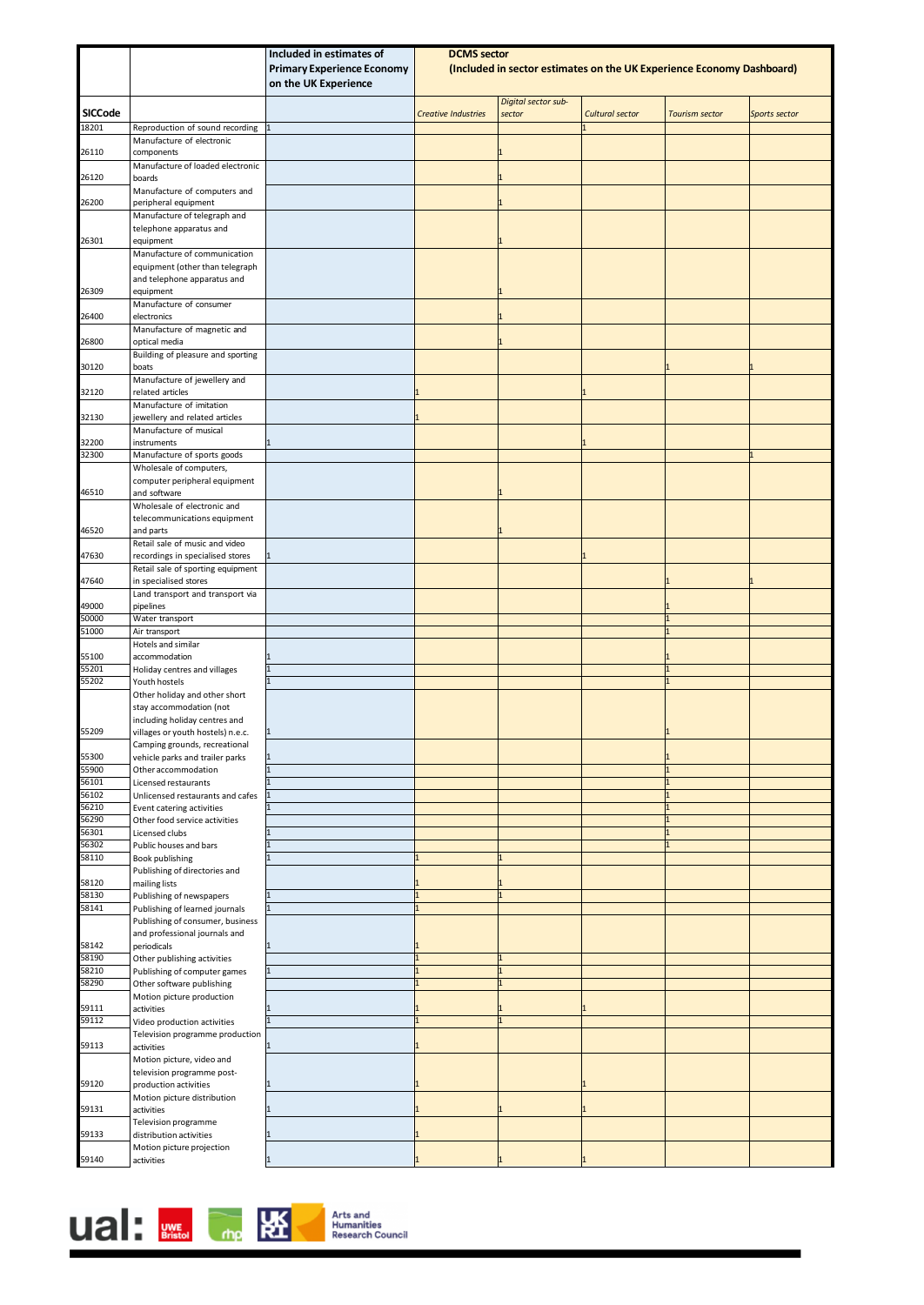| <b>Primary Experience Economy</b><br>(Included in sector estimates on the UK Experience Economy Dashboard)<br>on the UK Experience<br>Digital sector sub-<br><b>SICCode</b><br><b>Creative Industries</b><br><b>Cultural sector</b><br><b>Tourism sector</b><br>sector<br>Sports sector<br>Sound recording and music<br>59200<br>publishing activities<br>60100<br>Radio broadcasting<br>Television programming and<br>60200<br>broadcasting activities<br>Wired telecommunications<br>51100<br>activities<br>Wireless telecommunications<br>61200<br>activities<br>Satellite telecommunications<br>61300<br>activities<br>Other telecommunications<br>61900<br>activities<br>Ready-made interactive leisure<br>and entertainment software<br>62011<br>developmen<br>52020<br>Computer consultancy activities<br>$\mathbf{1}$<br>Computer facilities management<br>62030<br>activities<br>Other information technology and<br>52090<br>computer service activities<br>Data processing, hosting and<br>63110<br>related activities<br>63120<br>Web portals<br>$\mathbf{1}$<br>63910<br>News agency activities<br>1<br>Other information service<br>53990<br>activities n.e.c.<br>Letting and operating of<br>68202<br>conference and exhibition centres 1<br>Public relations and<br>70210<br>communication activities<br>71111<br>Architectural activities<br>73110<br>Advertising agencies<br>73120<br>Media representation<br>74100<br>Specialised design activities<br>74201<br>Portrait photographic activities<br>Other specialist photography (not<br>74202<br>including portrait photography)<br>Other photographic activities (not<br>including portrait and other<br>specialist photography and film<br>74209<br>processing) n.e.c.<br>Translation and interpretation<br>74300<br>activities<br>Renting and leasing of cars and<br>light motor vehicles<br>77110<br>Renting and leasing of<br>77210<br>recreational and sports goods<br>1<br>77220<br>Renting of video tapes and disks<br>$\mathbf{1}$<br>Renting and leasing of media<br>77291<br>entertainment equipment<br>Renting and leasing of passenger<br>77341<br>water transport equipment<br>Renting and leasing of passenger<br>77351<br>air transport equipment<br>79110<br>Travel agency activities<br>79120<br>Tour operator activities<br>$\mathbf{1}$<br>79901<br>Activities of tourist guides<br>$\mathbf{1}$<br>Other reservation service and<br>related activities (not including<br>79909<br>activities of tourist guides)<br>Organisation of conventions and<br>82300<br>trade shows<br>85510<br>Sports and recreation education<br>85520<br>Cultural education<br>90010<br>Performing arts<br>Support activities to performing<br>90020<br>arts<br>90030<br>Artistic creation<br>90040<br>Operation of arts facilities<br>91011<br>Library activities<br>91012<br>Archive activities<br>91020<br>Museum activities<br>Operation of historical sites and<br>buildings and similar visitor<br>91030<br>attractions<br>Botanical and zoological gardens<br>91040<br>and nature reserve activities<br>92000 |  | Included in estimates of | <b>DCMS</b> sector |  |  |  |  |
|-----------------------------------------------------------------------------------------------------------------------------------------------------------------------------------------------------------------------------------------------------------------------------------------------------------------------------------------------------------------------------------------------------------------------------------------------------------------------------------------------------------------------------------------------------------------------------------------------------------------------------------------------------------------------------------------------------------------------------------------------------------------------------------------------------------------------------------------------------------------------------------------------------------------------------------------------------------------------------------------------------------------------------------------------------------------------------------------------------------------------------------------------------------------------------------------------------------------------------------------------------------------------------------------------------------------------------------------------------------------------------------------------------------------------------------------------------------------------------------------------------------------------------------------------------------------------------------------------------------------------------------------------------------------------------------------------------------------------------------------------------------------------------------------------------------------------------------------------------------------------------------------------------------------------------------------------------------------------------------------------------------------------------------------------------------------------------------------------------------------------------------------------------------------------------------------------------------------------------------------------------------------------------------------------------------------------------------------------------------------------------------------------------------------------------------------------------------------------------------------------------------------------------------------------------------------------------------------------------------------------------------------------------------------------------------------------------------------------------------------------------------------------------------------------------------------------------------------------------------------------------------------------------------------------------------------------------------------------------------------------------------------------------------------------------------------------------------------|--|--------------------------|--------------------|--|--|--|--|
|                                                                                                                                                                                                                                                                                                                                                                                                                                                                                                                                                                                                                                                                                                                                                                                                                                                                                                                                                                                                                                                                                                                                                                                                                                                                                                                                                                                                                                                                                                                                                                                                                                                                                                                                                                                                                                                                                                                                                                                                                                                                                                                                                                                                                                                                                                                                                                                                                                                                                                                                                                                                                                                                                                                                                                                                                                                                                                                                                                                                                                                                                         |  |                          |                    |  |  |  |  |
|                                                                                                                                                                                                                                                                                                                                                                                                                                                                                                                                                                                                                                                                                                                                                                                                                                                                                                                                                                                                                                                                                                                                                                                                                                                                                                                                                                                                                                                                                                                                                                                                                                                                                                                                                                                                                                                                                                                                                                                                                                                                                                                                                                                                                                                                                                                                                                                                                                                                                                                                                                                                                                                                                                                                                                                                                                                                                                                                                                                                                                                                                         |  |                          |                    |  |  |  |  |
|                                                                                                                                                                                                                                                                                                                                                                                                                                                                                                                                                                                                                                                                                                                                                                                                                                                                                                                                                                                                                                                                                                                                                                                                                                                                                                                                                                                                                                                                                                                                                                                                                                                                                                                                                                                                                                                                                                                                                                                                                                                                                                                                                                                                                                                                                                                                                                                                                                                                                                                                                                                                                                                                                                                                                                                                                                                                                                                                                                                                                                                                                         |  |                          |                    |  |  |  |  |
|                                                                                                                                                                                                                                                                                                                                                                                                                                                                                                                                                                                                                                                                                                                                                                                                                                                                                                                                                                                                                                                                                                                                                                                                                                                                                                                                                                                                                                                                                                                                                                                                                                                                                                                                                                                                                                                                                                                                                                                                                                                                                                                                                                                                                                                                                                                                                                                                                                                                                                                                                                                                                                                                                                                                                                                                                                                                                                                                                                                                                                                                                         |  |                          |                    |  |  |  |  |
|                                                                                                                                                                                                                                                                                                                                                                                                                                                                                                                                                                                                                                                                                                                                                                                                                                                                                                                                                                                                                                                                                                                                                                                                                                                                                                                                                                                                                                                                                                                                                                                                                                                                                                                                                                                                                                                                                                                                                                                                                                                                                                                                                                                                                                                                                                                                                                                                                                                                                                                                                                                                                                                                                                                                                                                                                                                                                                                                                                                                                                                                                         |  |                          |                    |  |  |  |  |
|                                                                                                                                                                                                                                                                                                                                                                                                                                                                                                                                                                                                                                                                                                                                                                                                                                                                                                                                                                                                                                                                                                                                                                                                                                                                                                                                                                                                                                                                                                                                                                                                                                                                                                                                                                                                                                                                                                                                                                                                                                                                                                                                                                                                                                                                                                                                                                                                                                                                                                                                                                                                                                                                                                                                                                                                                                                                                                                                                                                                                                                                                         |  |                          |                    |  |  |  |  |
|                                                                                                                                                                                                                                                                                                                                                                                                                                                                                                                                                                                                                                                                                                                                                                                                                                                                                                                                                                                                                                                                                                                                                                                                                                                                                                                                                                                                                                                                                                                                                                                                                                                                                                                                                                                                                                                                                                                                                                                                                                                                                                                                                                                                                                                                                                                                                                                                                                                                                                                                                                                                                                                                                                                                                                                                                                                                                                                                                                                                                                                                                         |  |                          |                    |  |  |  |  |
|                                                                                                                                                                                                                                                                                                                                                                                                                                                                                                                                                                                                                                                                                                                                                                                                                                                                                                                                                                                                                                                                                                                                                                                                                                                                                                                                                                                                                                                                                                                                                                                                                                                                                                                                                                                                                                                                                                                                                                                                                                                                                                                                                                                                                                                                                                                                                                                                                                                                                                                                                                                                                                                                                                                                                                                                                                                                                                                                                                                                                                                                                         |  |                          |                    |  |  |  |  |
|                                                                                                                                                                                                                                                                                                                                                                                                                                                                                                                                                                                                                                                                                                                                                                                                                                                                                                                                                                                                                                                                                                                                                                                                                                                                                                                                                                                                                                                                                                                                                                                                                                                                                                                                                                                                                                                                                                                                                                                                                                                                                                                                                                                                                                                                                                                                                                                                                                                                                                                                                                                                                                                                                                                                                                                                                                                                                                                                                                                                                                                                                         |  |                          |                    |  |  |  |  |
|                                                                                                                                                                                                                                                                                                                                                                                                                                                                                                                                                                                                                                                                                                                                                                                                                                                                                                                                                                                                                                                                                                                                                                                                                                                                                                                                                                                                                                                                                                                                                                                                                                                                                                                                                                                                                                                                                                                                                                                                                                                                                                                                                                                                                                                                                                                                                                                                                                                                                                                                                                                                                                                                                                                                                                                                                                                                                                                                                                                                                                                                                         |  |                          |                    |  |  |  |  |
|                                                                                                                                                                                                                                                                                                                                                                                                                                                                                                                                                                                                                                                                                                                                                                                                                                                                                                                                                                                                                                                                                                                                                                                                                                                                                                                                                                                                                                                                                                                                                                                                                                                                                                                                                                                                                                                                                                                                                                                                                                                                                                                                                                                                                                                                                                                                                                                                                                                                                                                                                                                                                                                                                                                                                                                                                                                                                                                                                                                                                                                                                         |  |                          |                    |  |  |  |  |
|                                                                                                                                                                                                                                                                                                                                                                                                                                                                                                                                                                                                                                                                                                                                                                                                                                                                                                                                                                                                                                                                                                                                                                                                                                                                                                                                                                                                                                                                                                                                                                                                                                                                                                                                                                                                                                                                                                                                                                                                                                                                                                                                                                                                                                                                                                                                                                                                                                                                                                                                                                                                                                                                                                                                                                                                                                                                                                                                                                                                                                                                                         |  |                          |                    |  |  |  |  |
|                                                                                                                                                                                                                                                                                                                                                                                                                                                                                                                                                                                                                                                                                                                                                                                                                                                                                                                                                                                                                                                                                                                                                                                                                                                                                                                                                                                                                                                                                                                                                                                                                                                                                                                                                                                                                                                                                                                                                                                                                                                                                                                                                                                                                                                                                                                                                                                                                                                                                                                                                                                                                                                                                                                                                                                                                                                                                                                                                                                                                                                                                         |  |                          |                    |  |  |  |  |
|                                                                                                                                                                                                                                                                                                                                                                                                                                                                                                                                                                                                                                                                                                                                                                                                                                                                                                                                                                                                                                                                                                                                                                                                                                                                                                                                                                                                                                                                                                                                                                                                                                                                                                                                                                                                                                                                                                                                                                                                                                                                                                                                                                                                                                                                                                                                                                                                                                                                                                                                                                                                                                                                                                                                                                                                                                                                                                                                                                                                                                                                                         |  |                          |                    |  |  |  |  |
|                                                                                                                                                                                                                                                                                                                                                                                                                                                                                                                                                                                                                                                                                                                                                                                                                                                                                                                                                                                                                                                                                                                                                                                                                                                                                                                                                                                                                                                                                                                                                                                                                                                                                                                                                                                                                                                                                                                                                                                                                                                                                                                                                                                                                                                                                                                                                                                                                                                                                                                                                                                                                                                                                                                                                                                                                                                                                                                                                                                                                                                                                         |  |                          |                    |  |  |  |  |
|                                                                                                                                                                                                                                                                                                                                                                                                                                                                                                                                                                                                                                                                                                                                                                                                                                                                                                                                                                                                                                                                                                                                                                                                                                                                                                                                                                                                                                                                                                                                                                                                                                                                                                                                                                                                                                                                                                                                                                                                                                                                                                                                                                                                                                                                                                                                                                                                                                                                                                                                                                                                                                                                                                                                                                                                                                                                                                                                                                                                                                                                                         |  |                          |                    |  |  |  |  |
|                                                                                                                                                                                                                                                                                                                                                                                                                                                                                                                                                                                                                                                                                                                                                                                                                                                                                                                                                                                                                                                                                                                                                                                                                                                                                                                                                                                                                                                                                                                                                                                                                                                                                                                                                                                                                                                                                                                                                                                                                                                                                                                                                                                                                                                                                                                                                                                                                                                                                                                                                                                                                                                                                                                                                                                                                                                                                                                                                                                                                                                                                         |  |                          |                    |  |  |  |  |
|                                                                                                                                                                                                                                                                                                                                                                                                                                                                                                                                                                                                                                                                                                                                                                                                                                                                                                                                                                                                                                                                                                                                                                                                                                                                                                                                                                                                                                                                                                                                                                                                                                                                                                                                                                                                                                                                                                                                                                                                                                                                                                                                                                                                                                                                                                                                                                                                                                                                                                                                                                                                                                                                                                                                                                                                                                                                                                                                                                                                                                                                                         |  |                          |                    |  |  |  |  |
|                                                                                                                                                                                                                                                                                                                                                                                                                                                                                                                                                                                                                                                                                                                                                                                                                                                                                                                                                                                                                                                                                                                                                                                                                                                                                                                                                                                                                                                                                                                                                                                                                                                                                                                                                                                                                                                                                                                                                                                                                                                                                                                                                                                                                                                                                                                                                                                                                                                                                                                                                                                                                                                                                                                                                                                                                                                                                                                                                                                                                                                                                         |  |                          |                    |  |  |  |  |
|                                                                                                                                                                                                                                                                                                                                                                                                                                                                                                                                                                                                                                                                                                                                                                                                                                                                                                                                                                                                                                                                                                                                                                                                                                                                                                                                                                                                                                                                                                                                                                                                                                                                                                                                                                                                                                                                                                                                                                                                                                                                                                                                                                                                                                                                                                                                                                                                                                                                                                                                                                                                                                                                                                                                                                                                                                                                                                                                                                                                                                                                                         |  |                          |                    |  |  |  |  |
|                                                                                                                                                                                                                                                                                                                                                                                                                                                                                                                                                                                                                                                                                                                                                                                                                                                                                                                                                                                                                                                                                                                                                                                                                                                                                                                                                                                                                                                                                                                                                                                                                                                                                                                                                                                                                                                                                                                                                                                                                                                                                                                                                                                                                                                                                                                                                                                                                                                                                                                                                                                                                                                                                                                                                                                                                                                                                                                                                                                                                                                                                         |  |                          |                    |  |  |  |  |
|                                                                                                                                                                                                                                                                                                                                                                                                                                                                                                                                                                                                                                                                                                                                                                                                                                                                                                                                                                                                                                                                                                                                                                                                                                                                                                                                                                                                                                                                                                                                                                                                                                                                                                                                                                                                                                                                                                                                                                                                                                                                                                                                                                                                                                                                                                                                                                                                                                                                                                                                                                                                                                                                                                                                                                                                                                                                                                                                                                                                                                                                                         |  |                          |                    |  |  |  |  |
|                                                                                                                                                                                                                                                                                                                                                                                                                                                                                                                                                                                                                                                                                                                                                                                                                                                                                                                                                                                                                                                                                                                                                                                                                                                                                                                                                                                                                                                                                                                                                                                                                                                                                                                                                                                                                                                                                                                                                                                                                                                                                                                                                                                                                                                                                                                                                                                                                                                                                                                                                                                                                                                                                                                                                                                                                                                                                                                                                                                                                                                                                         |  |                          |                    |  |  |  |  |
|                                                                                                                                                                                                                                                                                                                                                                                                                                                                                                                                                                                                                                                                                                                                                                                                                                                                                                                                                                                                                                                                                                                                                                                                                                                                                                                                                                                                                                                                                                                                                                                                                                                                                                                                                                                                                                                                                                                                                                                                                                                                                                                                                                                                                                                                                                                                                                                                                                                                                                                                                                                                                                                                                                                                                                                                                                                                                                                                                                                                                                                                                         |  |                          |                    |  |  |  |  |
|                                                                                                                                                                                                                                                                                                                                                                                                                                                                                                                                                                                                                                                                                                                                                                                                                                                                                                                                                                                                                                                                                                                                                                                                                                                                                                                                                                                                                                                                                                                                                                                                                                                                                                                                                                                                                                                                                                                                                                                                                                                                                                                                                                                                                                                                                                                                                                                                                                                                                                                                                                                                                                                                                                                                                                                                                                                                                                                                                                                                                                                                                         |  |                          |                    |  |  |  |  |
|                                                                                                                                                                                                                                                                                                                                                                                                                                                                                                                                                                                                                                                                                                                                                                                                                                                                                                                                                                                                                                                                                                                                                                                                                                                                                                                                                                                                                                                                                                                                                                                                                                                                                                                                                                                                                                                                                                                                                                                                                                                                                                                                                                                                                                                                                                                                                                                                                                                                                                                                                                                                                                                                                                                                                                                                                                                                                                                                                                                                                                                                                         |  |                          |                    |  |  |  |  |
|                                                                                                                                                                                                                                                                                                                                                                                                                                                                                                                                                                                                                                                                                                                                                                                                                                                                                                                                                                                                                                                                                                                                                                                                                                                                                                                                                                                                                                                                                                                                                                                                                                                                                                                                                                                                                                                                                                                                                                                                                                                                                                                                                                                                                                                                                                                                                                                                                                                                                                                                                                                                                                                                                                                                                                                                                                                                                                                                                                                                                                                                                         |  |                          |                    |  |  |  |  |
|                                                                                                                                                                                                                                                                                                                                                                                                                                                                                                                                                                                                                                                                                                                                                                                                                                                                                                                                                                                                                                                                                                                                                                                                                                                                                                                                                                                                                                                                                                                                                                                                                                                                                                                                                                                                                                                                                                                                                                                                                                                                                                                                                                                                                                                                                                                                                                                                                                                                                                                                                                                                                                                                                                                                                                                                                                                                                                                                                                                                                                                                                         |  |                          |                    |  |  |  |  |
|                                                                                                                                                                                                                                                                                                                                                                                                                                                                                                                                                                                                                                                                                                                                                                                                                                                                                                                                                                                                                                                                                                                                                                                                                                                                                                                                                                                                                                                                                                                                                                                                                                                                                                                                                                                                                                                                                                                                                                                                                                                                                                                                                                                                                                                                                                                                                                                                                                                                                                                                                                                                                                                                                                                                                                                                                                                                                                                                                                                                                                                                                         |  |                          |                    |  |  |  |  |
|                                                                                                                                                                                                                                                                                                                                                                                                                                                                                                                                                                                                                                                                                                                                                                                                                                                                                                                                                                                                                                                                                                                                                                                                                                                                                                                                                                                                                                                                                                                                                                                                                                                                                                                                                                                                                                                                                                                                                                                                                                                                                                                                                                                                                                                                                                                                                                                                                                                                                                                                                                                                                                                                                                                                                                                                                                                                                                                                                                                                                                                                                         |  |                          |                    |  |  |  |  |
|                                                                                                                                                                                                                                                                                                                                                                                                                                                                                                                                                                                                                                                                                                                                                                                                                                                                                                                                                                                                                                                                                                                                                                                                                                                                                                                                                                                                                                                                                                                                                                                                                                                                                                                                                                                                                                                                                                                                                                                                                                                                                                                                                                                                                                                                                                                                                                                                                                                                                                                                                                                                                                                                                                                                                                                                                                                                                                                                                                                                                                                                                         |  |                          |                    |  |  |  |  |
|                                                                                                                                                                                                                                                                                                                                                                                                                                                                                                                                                                                                                                                                                                                                                                                                                                                                                                                                                                                                                                                                                                                                                                                                                                                                                                                                                                                                                                                                                                                                                                                                                                                                                                                                                                                                                                                                                                                                                                                                                                                                                                                                                                                                                                                                                                                                                                                                                                                                                                                                                                                                                                                                                                                                                                                                                                                                                                                                                                                                                                                                                         |  |                          |                    |  |  |  |  |
|                                                                                                                                                                                                                                                                                                                                                                                                                                                                                                                                                                                                                                                                                                                                                                                                                                                                                                                                                                                                                                                                                                                                                                                                                                                                                                                                                                                                                                                                                                                                                                                                                                                                                                                                                                                                                                                                                                                                                                                                                                                                                                                                                                                                                                                                                                                                                                                                                                                                                                                                                                                                                                                                                                                                                                                                                                                                                                                                                                                                                                                                                         |  |                          |                    |  |  |  |  |
|                                                                                                                                                                                                                                                                                                                                                                                                                                                                                                                                                                                                                                                                                                                                                                                                                                                                                                                                                                                                                                                                                                                                                                                                                                                                                                                                                                                                                                                                                                                                                                                                                                                                                                                                                                                                                                                                                                                                                                                                                                                                                                                                                                                                                                                                                                                                                                                                                                                                                                                                                                                                                                                                                                                                                                                                                                                                                                                                                                                                                                                                                         |  |                          |                    |  |  |  |  |
|                                                                                                                                                                                                                                                                                                                                                                                                                                                                                                                                                                                                                                                                                                                                                                                                                                                                                                                                                                                                                                                                                                                                                                                                                                                                                                                                                                                                                                                                                                                                                                                                                                                                                                                                                                                                                                                                                                                                                                                                                                                                                                                                                                                                                                                                                                                                                                                                                                                                                                                                                                                                                                                                                                                                                                                                                                                                                                                                                                                                                                                                                         |  |                          |                    |  |  |  |  |
|                                                                                                                                                                                                                                                                                                                                                                                                                                                                                                                                                                                                                                                                                                                                                                                                                                                                                                                                                                                                                                                                                                                                                                                                                                                                                                                                                                                                                                                                                                                                                                                                                                                                                                                                                                                                                                                                                                                                                                                                                                                                                                                                                                                                                                                                                                                                                                                                                                                                                                                                                                                                                                                                                                                                                                                                                                                                                                                                                                                                                                                                                         |  |                          |                    |  |  |  |  |
|                                                                                                                                                                                                                                                                                                                                                                                                                                                                                                                                                                                                                                                                                                                                                                                                                                                                                                                                                                                                                                                                                                                                                                                                                                                                                                                                                                                                                                                                                                                                                                                                                                                                                                                                                                                                                                                                                                                                                                                                                                                                                                                                                                                                                                                                                                                                                                                                                                                                                                                                                                                                                                                                                                                                                                                                                                                                                                                                                                                                                                                                                         |  |                          |                    |  |  |  |  |
|                                                                                                                                                                                                                                                                                                                                                                                                                                                                                                                                                                                                                                                                                                                                                                                                                                                                                                                                                                                                                                                                                                                                                                                                                                                                                                                                                                                                                                                                                                                                                                                                                                                                                                                                                                                                                                                                                                                                                                                                                                                                                                                                                                                                                                                                                                                                                                                                                                                                                                                                                                                                                                                                                                                                                                                                                                                                                                                                                                                                                                                                                         |  |                          |                    |  |  |  |  |
|                                                                                                                                                                                                                                                                                                                                                                                                                                                                                                                                                                                                                                                                                                                                                                                                                                                                                                                                                                                                                                                                                                                                                                                                                                                                                                                                                                                                                                                                                                                                                                                                                                                                                                                                                                                                                                                                                                                                                                                                                                                                                                                                                                                                                                                                                                                                                                                                                                                                                                                                                                                                                                                                                                                                                                                                                                                                                                                                                                                                                                                                                         |  |                          |                    |  |  |  |  |
|                                                                                                                                                                                                                                                                                                                                                                                                                                                                                                                                                                                                                                                                                                                                                                                                                                                                                                                                                                                                                                                                                                                                                                                                                                                                                                                                                                                                                                                                                                                                                                                                                                                                                                                                                                                                                                                                                                                                                                                                                                                                                                                                                                                                                                                                                                                                                                                                                                                                                                                                                                                                                                                                                                                                                                                                                                                                                                                                                                                                                                                                                         |  |                          |                    |  |  |  |  |
|                                                                                                                                                                                                                                                                                                                                                                                                                                                                                                                                                                                                                                                                                                                                                                                                                                                                                                                                                                                                                                                                                                                                                                                                                                                                                                                                                                                                                                                                                                                                                                                                                                                                                                                                                                                                                                                                                                                                                                                                                                                                                                                                                                                                                                                                                                                                                                                                                                                                                                                                                                                                                                                                                                                                                                                                                                                                                                                                                                                                                                                                                         |  |                          |                    |  |  |  |  |
|                                                                                                                                                                                                                                                                                                                                                                                                                                                                                                                                                                                                                                                                                                                                                                                                                                                                                                                                                                                                                                                                                                                                                                                                                                                                                                                                                                                                                                                                                                                                                                                                                                                                                                                                                                                                                                                                                                                                                                                                                                                                                                                                                                                                                                                                                                                                                                                                                                                                                                                                                                                                                                                                                                                                                                                                                                                                                                                                                                                                                                                                                         |  |                          |                    |  |  |  |  |
|                                                                                                                                                                                                                                                                                                                                                                                                                                                                                                                                                                                                                                                                                                                                                                                                                                                                                                                                                                                                                                                                                                                                                                                                                                                                                                                                                                                                                                                                                                                                                                                                                                                                                                                                                                                                                                                                                                                                                                                                                                                                                                                                                                                                                                                                                                                                                                                                                                                                                                                                                                                                                                                                                                                                                                                                                                                                                                                                                                                                                                                                                         |  |                          |                    |  |  |  |  |
|                                                                                                                                                                                                                                                                                                                                                                                                                                                                                                                                                                                                                                                                                                                                                                                                                                                                                                                                                                                                                                                                                                                                                                                                                                                                                                                                                                                                                                                                                                                                                                                                                                                                                                                                                                                                                                                                                                                                                                                                                                                                                                                                                                                                                                                                                                                                                                                                                                                                                                                                                                                                                                                                                                                                                                                                                                                                                                                                                                                                                                                                                         |  |                          |                    |  |  |  |  |
|                                                                                                                                                                                                                                                                                                                                                                                                                                                                                                                                                                                                                                                                                                                                                                                                                                                                                                                                                                                                                                                                                                                                                                                                                                                                                                                                                                                                                                                                                                                                                                                                                                                                                                                                                                                                                                                                                                                                                                                                                                                                                                                                                                                                                                                                                                                                                                                                                                                                                                                                                                                                                                                                                                                                                                                                                                                                                                                                                                                                                                                                                         |  |                          |                    |  |  |  |  |
|                                                                                                                                                                                                                                                                                                                                                                                                                                                                                                                                                                                                                                                                                                                                                                                                                                                                                                                                                                                                                                                                                                                                                                                                                                                                                                                                                                                                                                                                                                                                                                                                                                                                                                                                                                                                                                                                                                                                                                                                                                                                                                                                                                                                                                                                                                                                                                                                                                                                                                                                                                                                                                                                                                                                                                                                                                                                                                                                                                                                                                                                                         |  |                          |                    |  |  |  |  |
|                                                                                                                                                                                                                                                                                                                                                                                                                                                                                                                                                                                                                                                                                                                                                                                                                                                                                                                                                                                                                                                                                                                                                                                                                                                                                                                                                                                                                                                                                                                                                                                                                                                                                                                                                                                                                                                                                                                                                                                                                                                                                                                                                                                                                                                                                                                                                                                                                                                                                                                                                                                                                                                                                                                                                                                                                                                                                                                                                                                                                                                                                         |  |                          |                    |  |  |  |  |
|                                                                                                                                                                                                                                                                                                                                                                                                                                                                                                                                                                                                                                                                                                                                                                                                                                                                                                                                                                                                                                                                                                                                                                                                                                                                                                                                                                                                                                                                                                                                                                                                                                                                                                                                                                                                                                                                                                                                                                                                                                                                                                                                                                                                                                                                                                                                                                                                                                                                                                                                                                                                                                                                                                                                                                                                                                                                                                                                                                                                                                                                                         |  |                          |                    |  |  |  |  |
|                                                                                                                                                                                                                                                                                                                                                                                                                                                                                                                                                                                                                                                                                                                                                                                                                                                                                                                                                                                                                                                                                                                                                                                                                                                                                                                                                                                                                                                                                                                                                                                                                                                                                                                                                                                                                                                                                                                                                                                                                                                                                                                                                                                                                                                                                                                                                                                                                                                                                                                                                                                                                                                                                                                                                                                                                                                                                                                                                                                                                                                                                         |  |                          |                    |  |  |  |  |
|                                                                                                                                                                                                                                                                                                                                                                                                                                                                                                                                                                                                                                                                                                                                                                                                                                                                                                                                                                                                                                                                                                                                                                                                                                                                                                                                                                                                                                                                                                                                                                                                                                                                                                                                                                                                                                                                                                                                                                                                                                                                                                                                                                                                                                                                                                                                                                                                                                                                                                                                                                                                                                                                                                                                                                                                                                                                                                                                                                                                                                                                                         |  |                          |                    |  |  |  |  |
|                                                                                                                                                                                                                                                                                                                                                                                                                                                                                                                                                                                                                                                                                                                                                                                                                                                                                                                                                                                                                                                                                                                                                                                                                                                                                                                                                                                                                                                                                                                                                                                                                                                                                                                                                                                                                                                                                                                                                                                                                                                                                                                                                                                                                                                                                                                                                                                                                                                                                                                                                                                                                                                                                                                                                                                                                                                                                                                                                                                                                                                                                         |  |                          |                    |  |  |  |  |
|                                                                                                                                                                                                                                                                                                                                                                                                                                                                                                                                                                                                                                                                                                                                                                                                                                                                                                                                                                                                                                                                                                                                                                                                                                                                                                                                                                                                                                                                                                                                                                                                                                                                                                                                                                                                                                                                                                                                                                                                                                                                                                                                                                                                                                                                                                                                                                                                                                                                                                                                                                                                                                                                                                                                                                                                                                                                                                                                                                                                                                                                                         |  |                          |                    |  |  |  |  |
|                                                                                                                                                                                                                                                                                                                                                                                                                                                                                                                                                                                                                                                                                                                                                                                                                                                                                                                                                                                                                                                                                                                                                                                                                                                                                                                                                                                                                                                                                                                                                                                                                                                                                                                                                                                                                                                                                                                                                                                                                                                                                                                                                                                                                                                                                                                                                                                                                                                                                                                                                                                                                                                                                                                                                                                                                                                                                                                                                                                                                                                                                         |  |                          |                    |  |  |  |  |
|                                                                                                                                                                                                                                                                                                                                                                                                                                                                                                                                                                                                                                                                                                                                                                                                                                                                                                                                                                                                                                                                                                                                                                                                                                                                                                                                                                                                                                                                                                                                                                                                                                                                                                                                                                                                                                                                                                                                                                                                                                                                                                                                                                                                                                                                                                                                                                                                                                                                                                                                                                                                                                                                                                                                                                                                                                                                                                                                                                                                                                                                                         |  |                          |                    |  |  |  |  |
|                                                                                                                                                                                                                                                                                                                                                                                                                                                                                                                                                                                                                                                                                                                                                                                                                                                                                                                                                                                                                                                                                                                                                                                                                                                                                                                                                                                                                                                                                                                                                                                                                                                                                                                                                                                                                                                                                                                                                                                                                                                                                                                                                                                                                                                                                                                                                                                                                                                                                                                                                                                                                                                                                                                                                                                                                                                                                                                                                                                                                                                                                         |  |                          |                    |  |  |  |  |
|                                                                                                                                                                                                                                                                                                                                                                                                                                                                                                                                                                                                                                                                                                                                                                                                                                                                                                                                                                                                                                                                                                                                                                                                                                                                                                                                                                                                                                                                                                                                                                                                                                                                                                                                                                                                                                                                                                                                                                                                                                                                                                                                                                                                                                                                                                                                                                                                                                                                                                                                                                                                                                                                                                                                                                                                                                                                                                                                                                                                                                                                                         |  |                          |                    |  |  |  |  |
|                                                                                                                                                                                                                                                                                                                                                                                                                                                                                                                                                                                                                                                                                                                                                                                                                                                                                                                                                                                                                                                                                                                                                                                                                                                                                                                                                                                                                                                                                                                                                                                                                                                                                                                                                                                                                                                                                                                                                                                                                                                                                                                                                                                                                                                                                                                                                                                                                                                                                                                                                                                                                                                                                                                                                                                                                                                                                                                                                                                                                                                                                         |  |                          |                    |  |  |  |  |
|                                                                                                                                                                                                                                                                                                                                                                                                                                                                                                                                                                                                                                                                                                                                                                                                                                                                                                                                                                                                                                                                                                                                                                                                                                                                                                                                                                                                                                                                                                                                                                                                                                                                                                                                                                                                                                                                                                                                                                                                                                                                                                                                                                                                                                                                                                                                                                                                                                                                                                                                                                                                                                                                                                                                                                                                                                                                                                                                                                                                                                                                                         |  |                          |                    |  |  |  |  |
|                                                                                                                                                                                                                                                                                                                                                                                                                                                                                                                                                                                                                                                                                                                                                                                                                                                                                                                                                                                                                                                                                                                                                                                                                                                                                                                                                                                                                                                                                                                                                                                                                                                                                                                                                                                                                                                                                                                                                                                                                                                                                                                                                                                                                                                                                                                                                                                                                                                                                                                                                                                                                                                                                                                                                                                                                                                                                                                                                                                                                                                                                         |  |                          |                    |  |  |  |  |
|                                                                                                                                                                                                                                                                                                                                                                                                                                                                                                                                                                                                                                                                                                                                                                                                                                                                                                                                                                                                                                                                                                                                                                                                                                                                                                                                                                                                                                                                                                                                                                                                                                                                                                                                                                                                                                                                                                                                                                                                                                                                                                                                                                                                                                                                                                                                                                                                                                                                                                                                                                                                                                                                                                                                                                                                                                                                                                                                                                                                                                                                                         |  |                          |                    |  |  |  |  |
|                                                                                                                                                                                                                                                                                                                                                                                                                                                                                                                                                                                                                                                                                                                                                                                                                                                                                                                                                                                                                                                                                                                                                                                                                                                                                                                                                                                                                                                                                                                                                                                                                                                                                                                                                                                                                                                                                                                                                                                                                                                                                                                                                                                                                                                                                                                                                                                                                                                                                                                                                                                                                                                                                                                                                                                                                                                                                                                                                                                                                                                                                         |  |                          |                    |  |  |  |  |
|                                                                                                                                                                                                                                                                                                                                                                                                                                                                                                                                                                                                                                                                                                                                                                                                                                                                                                                                                                                                                                                                                                                                                                                                                                                                                                                                                                                                                                                                                                                                                                                                                                                                                                                                                                                                                                                                                                                                                                                                                                                                                                                                                                                                                                                                                                                                                                                                                                                                                                                                                                                                                                                                                                                                                                                                                                                                                                                                                                                                                                                                                         |  |                          |                    |  |  |  |  |
|                                                                                                                                                                                                                                                                                                                                                                                                                                                                                                                                                                                                                                                                                                                                                                                                                                                                                                                                                                                                                                                                                                                                                                                                                                                                                                                                                                                                                                                                                                                                                                                                                                                                                                                                                                                                                                                                                                                                                                                                                                                                                                                                                                                                                                                                                                                                                                                                                                                                                                                                                                                                                                                                                                                                                                                                                                                                                                                                                                                                                                                                                         |  |                          |                    |  |  |  |  |
|                                                                                                                                                                                                                                                                                                                                                                                                                                                                                                                                                                                                                                                                                                                                                                                                                                                                                                                                                                                                                                                                                                                                                                                                                                                                                                                                                                                                                                                                                                                                                                                                                                                                                                                                                                                                                                                                                                                                                                                                                                                                                                                                                                                                                                                                                                                                                                                                                                                                                                                                                                                                                                                                                                                                                                                                                                                                                                                                                                                                                                                                                         |  |                          |                    |  |  |  |  |
|                                                                                                                                                                                                                                                                                                                                                                                                                                                                                                                                                                                                                                                                                                                                                                                                                                                                                                                                                                                                                                                                                                                                                                                                                                                                                                                                                                                                                                                                                                                                                                                                                                                                                                                                                                                                                                                                                                                                                                                                                                                                                                                                                                                                                                                                                                                                                                                                                                                                                                                                                                                                                                                                                                                                                                                                                                                                                                                                                                                                                                                                                         |  |                          |                    |  |  |  |  |
|                                                                                                                                                                                                                                                                                                                                                                                                                                                                                                                                                                                                                                                                                                                                                                                                                                                                                                                                                                                                                                                                                                                                                                                                                                                                                                                                                                                                                                                                                                                                                                                                                                                                                                                                                                                                                                                                                                                                                                                                                                                                                                                                                                                                                                                                                                                                                                                                                                                                                                                                                                                                                                                                                                                                                                                                                                                                                                                                                                                                                                                                                         |  |                          |                    |  |  |  |  |
|                                                                                                                                                                                                                                                                                                                                                                                                                                                                                                                                                                                                                                                                                                                                                                                                                                                                                                                                                                                                                                                                                                                                                                                                                                                                                                                                                                                                                                                                                                                                                                                                                                                                                                                                                                                                                                                                                                                                                                                                                                                                                                                                                                                                                                                                                                                                                                                                                                                                                                                                                                                                                                                                                                                                                                                                                                                                                                                                                                                                                                                                                         |  |                          |                    |  |  |  |  |
|                                                                                                                                                                                                                                                                                                                                                                                                                                                                                                                                                                                                                                                                                                                                                                                                                                                                                                                                                                                                                                                                                                                                                                                                                                                                                                                                                                                                                                                                                                                                                                                                                                                                                                                                                                                                                                                                                                                                                                                                                                                                                                                                                                                                                                                                                                                                                                                                                                                                                                                                                                                                                                                                                                                                                                                                                                                                                                                                                                                                                                                                                         |  |                          |                    |  |  |  |  |
|                                                                                                                                                                                                                                                                                                                                                                                                                                                                                                                                                                                                                                                                                                                                                                                                                                                                                                                                                                                                                                                                                                                                                                                                                                                                                                                                                                                                                                                                                                                                                                                                                                                                                                                                                                                                                                                                                                                                                                                                                                                                                                                                                                                                                                                                                                                                                                                                                                                                                                                                                                                                                                                                                                                                                                                                                                                                                                                                                                                                                                                                                         |  |                          |                    |  |  |  |  |
|                                                                                                                                                                                                                                                                                                                                                                                                                                                                                                                                                                                                                                                                                                                                                                                                                                                                                                                                                                                                                                                                                                                                                                                                                                                                                                                                                                                                                                                                                                                                                                                                                                                                                                                                                                                                                                                                                                                                                                                                                                                                                                                                                                                                                                                                                                                                                                                                                                                                                                                                                                                                                                                                                                                                                                                                                                                                                                                                                                                                                                                                                         |  |                          |                    |  |  |  |  |
|                                                                                                                                                                                                                                                                                                                                                                                                                                                                                                                                                                                                                                                                                                                                                                                                                                                                                                                                                                                                                                                                                                                                                                                                                                                                                                                                                                                                                                                                                                                                                                                                                                                                                                                                                                                                                                                                                                                                                                                                                                                                                                                                                                                                                                                                                                                                                                                                                                                                                                                                                                                                                                                                                                                                                                                                                                                                                                                                                                                                                                                                                         |  |                          |                    |  |  |  |  |
|                                                                                                                                                                                                                                                                                                                                                                                                                                                                                                                                                                                                                                                                                                                                                                                                                                                                                                                                                                                                                                                                                                                                                                                                                                                                                                                                                                                                                                                                                                                                                                                                                                                                                                                                                                                                                                                                                                                                                                                                                                                                                                                                                                                                                                                                                                                                                                                                                                                                                                                                                                                                                                                                                                                                                                                                                                                                                                                                                                                                                                                                                         |  |                          |                    |  |  |  |  |
|                                                                                                                                                                                                                                                                                                                                                                                                                                                                                                                                                                                                                                                                                                                                                                                                                                                                                                                                                                                                                                                                                                                                                                                                                                                                                                                                                                                                                                                                                                                                                                                                                                                                                                                                                                                                                                                                                                                                                                                                                                                                                                                                                                                                                                                                                                                                                                                                                                                                                                                                                                                                                                                                                                                                                                                                                                                                                                                                                                                                                                                                                         |  |                          |                    |  |  |  |  |
|                                                                                                                                                                                                                                                                                                                                                                                                                                                                                                                                                                                                                                                                                                                                                                                                                                                                                                                                                                                                                                                                                                                                                                                                                                                                                                                                                                                                                                                                                                                                                                                                                                                                                                                                                                                                                                                                                                                                                                                                                                                                                                                                                                                                                                                                                                                                                                                                                                                                                                                                                                                                                                                                                                                                                                                                                                                                                                                                                                                                                                                                                         |  |                          |                    |  |  |  |  |
|                                                                                                                                                                                                                                                                                                                                                                                                                                                                                                                                                                                                                                                                                                                                                                                                                                                                                                                                                                                                                                                                                                                                                                                                                                                                                                                                                                                                                                                                                                                                                                                                                                                                                                                                                                                                                                                                                                                                                                                                                                                                                                                                                                                                                                                                                                                                                                                                                                                                                                                                                                                                                                                                                                                                                                                                                                                                                                                                                                                                                                                                                         |  |                          |                    |  |  |  |  |
|                                                                                                                                                                                                                                                                                                                                                                                                                                                                                                                                                                                                                                                                                                                                                                                                                                                                                                                                                                                                                                                                                                                                                                                                                                                                                                                                                                                                                                                                                                                                                                                                                                                                                                                                                                                                                                                                                                                                                                                                                                                                                                                                                                                                                                                                                                                                                                                                                                                                                                                                                                                                                                                                                                                                                                                                                                                                                                                                                                                                                                                                                         |  |                          |                    |  |  |  |  |
|                                                                                                                                                                                                                                                                                                                                                                                                                                                                                                                                                                                                                                                                                                                                                                                                                                                                                                                                                                                                                                                                                                                                                                                                                                                                                                                                                                                                                                                                                                                                                                                                                                                                                                                                                                                                                                                                                                                                                                                                                                                                                                                                                                                                                                                                                                                                                                                                                                                                                                                                                                                                                                                                                                                                                                                                                                                                                                                                                                                                                                                                                         |  |                          |                    |  |  |  |  |
|                                                                                                                                                                                                                                                                                                                                                                                                                                                                                                                                                                                                                                                                                                                                                                                                                                                                                                                                                                                                                                                                                                                                                                                                                                                                                                                                                                                                                                                                                                                                                                                                                                                                                                                                                                                                                                                                                                                                                                                                                                                                                                                                                                                                                                                                                                                                                                                                                                                                                                                                                                                                                                                                                                                                                                                                                                                                                                                                                                                                                                                                                         |  |                          |                    |  |  |  |  |
|                                                                                                                                                                                                                                                                                                                                                                                                                                                                                                                                                                                                                                                                                                                                                                                                                                                                                                                                                                                                                                                                                                                                                                                                                                                                                                                                                                                                                                                                                                                                                                                                                                                                                                                                                                                                                                                                                                                                                                                                                                                                                                                                                                                                                                                                                                                                                                                                                                                                                                                                                                                                                                                                                                                                                                                                                                                                                                                                                                                                                                                                                         |  |                          |                    |  |  |  |  |
|                                                                                                                                                                                                                                                                                                                                                                                                                                                                                                                                                                                                                                                                                                                                                                                                                                                                                                                                                                                                                                                                                                                                                                                                                                                                                                                                                                                                                                                                                                                                                                                                                                                                                                                                                                                                                                                                                                                                                                                                                                                                                                                                                                                                                                                                                                                                                                                                                                                                                                                                                                                                                                                                                                                                                                                                                                                                                                                                                                                                                                                                                         |  |                          |                    |  |  |  |  |
|                                                                                                                                                                                                                                                                                                                                                                                                                                                                                                                                                                                                                                                                                                                                                                                                                                                                                                                                                                                                                                                                                                                                                                                                                                                                                                                                                                                                                                                                                                                                                                                                                                                                                                                                                                                                                                                                                                                                                                                                                                                                                                                                                                                                                                                                                                                                                                                                                                                                                                                                                                                                                                                                                                                                                                                                                                                                                                                                                                                                                                                                                         |  |                          |                    |  |  |  |  |
|                                                                                                                                                                                                                                                                                                                                                                                                                                                                                                                                                                                                                                                                                                                                                                                                                                                                                                                                                                                                                                                                                                                                                                                                                                                                                                                                                                                                                                                                                                                                                                                                                                                                                                                                                                                                                                                                                                                                                                                                                                                                                                                                                                                                                                                                                                                                                                                                                                                                                                                                                                                                                                                                                                                                                                                                                                                                                                                                                                                                                                                                                         |  |                          |                    |  |  |  |  |
|                                                                                                                                                                                                                                                                                                                                                                                                                                                                                                                                                                                                                                                                                                                                                                                                                                                                                                                                                                                                                                                                                                                                                                                                                                                                                                                                                                                                                                                                                                                                                                                                                                                                                                                                                                                                                                                                                                                                                                                                                                                                                                                                                                                                                                                                                                                                                                                                                                                                                                                                                                                                                                                                                                                                                                                                                                                                                                                                                                                                                                                                                         |  |                          |                    |  |  |  |  |
|                                                                                                                                                                                                                                                                                                                                                                                                                                                                                                                                                                                                                                                                                                                                                                                                                                                                                                                                                                                                                                                                                                                                                                                                                                                                                                                                                                                                                                                                                                                                                                                                                                                                                                                                                                                                                                                                                                                                                                                                                                                                                                                                                                                                                                                                                                                                                                                                                                                                                                                                                                                                                                                                                                                                                                                                                                                                                                                                                                                                                                                                                         |  |                          |                    |  |  |  |  |
|                                                                                                                                                                                                                                                                                                                                                                                                                                                                                                                                                                                                                                                                                                                                                                                                                                                                                                                                                                                                                                                                                                                                                                                                                                                                                                                                                                                                                                                                                                                                                                                                                                                                                                                                                                                                                                                                                                                                                                                                                                                                                                                                                                                                                                                                                                                                                                                                                                                                                                                                                                                                                                                                                                                                                                                                                                                                                                                                                                                                                                                                                         |  |                          |                    |  |  |  |  |
|                                                                                                                                                                                                                                                                                                                                                                                                                                                                                                                                                                                                                                                                                                                                                                                                                                                                                                                                                                                                                                                                                                                                                                                                                                                                                                                                                                                                                                                                                                                                                                                                                                                                                                                                                                                                                                                                                                                                                                                                                                                                                                                                                                                                                                                                                                                                                                                                                                                                                                                                                                                                                                                                                                                                                                                                                                                                                                                                                                                                                                                                                         |  |                          |                    |  |  |  |  |